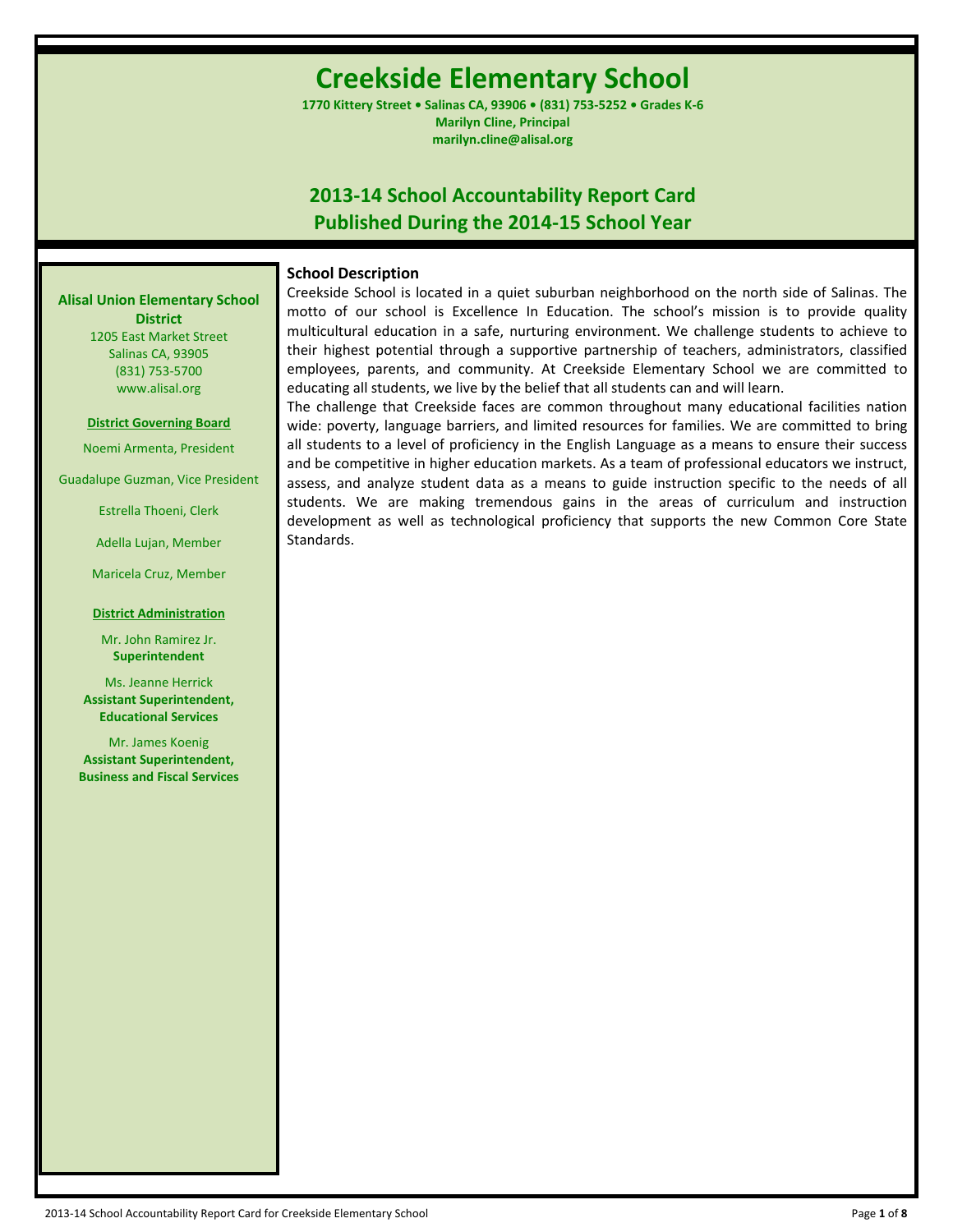## **About the SARC**

Every school in California is required by state law to publish a School Accountability Report Card (SARC), by February 1 of each year. The SARC contains information about the condition and performance of each California public school. Under the Local Control Funding Formula (LCFF) all local educational agencies (LEAs) are required to prepare a Local Control Accountability Plan (LCAP), which describes how they intend to meet annual school-specific goals for all pupils, with specific activities to address state and local priorities. Additionally, data reported in an LCAP is to be consistent with data reported in the SARC.

- For more information about SARC requirements, see the California Department of Education (CDE) SARC Web page at http://www.cde.ca.gov/ta/ac/sa/.
- View this SARC online at the school and/or LEA Web sites.
- For more information about the LCFF or LCAP, see the CDE LCFF Web page at http://www.cde.ca.gov/fg/aa/lc/.
- For additional information about the school, parents and community members should contact the school at (831) 753-5252.

| 2013-14 Student Enrollment by Grade Level       |     |  |  |  |  |
|-------------------------------------------------|-----|--|--|--|--|
| <b>Number of Students</b><br><b>Grade Level</b> |     |  |  |  |  |
| Kinder.                                         | 108 |  |  |  |  |
| Gr. 1                                           | 92  |  |  |  |  |
| Gr. 2                                           | 110 |  |  |  |  |
| Gr.3                                            | 101 |  |  |  |  |
| Gr. 4                                           | 93  |  |  |  |  |
| Gr. 5                                           | 75  |  |  |  |  |
| Gr. 6                                           | 101 |  |  |  |  |
| <b>Total</b>                                    | 680 |  |  |  |  |

| 2013-14 Student Enrollment by Group     |                                    |  |  |  |  |
|-----------------------------------------|------------------------------------|--|--|--|--|
| <b>Group</b>                            | <b>Percent of Total Enrollment</b> |  |  |  |  |
| <b>Black or African American</b>        | 1.6                                |  |  |  |  |
| American Indian or Alaska Native        | 0.0                                |  |  |  |  |
| Asian                                   | 3.5                                |  |  |  |  |
| <b>Filipino</b>                         | 4.7                                |  |  |  |  |
| <b>Hispanic or Latino</b>               | 84.7                               |  |  |  |  |
| <b>Native Hawaiian/Pacific Islander</b> | 1.3                                |  |  |  |  |
| White                                   | 3.2                                |  |  |  |  |
| <b>Two or More Races</b>                | 0.4                                |  |  |  |  |
| <b>Socioeconomically Disadvantaged</b>  | 63.1                               |  |  |  |  |
| <b>English Learners</b>                 | 50.9                               |  |  |  |  |
| <b>Students with Disabilities</b>       | 9.0                                |  |  |  |  |

## **A. Conditions of Learning**

### **State Priority: Basic**

The SARC provides the following information relevant to the Basic State Priority (Priority 1):

- Degree to which teachers are appropriately assigned and fully credentialed in the subject area and for the pupils they are teaching;
- Pupils have access to standards-aligned instructional materials; and
- School facilities are maintained in good repair.

| <b>Teacher Credentials</b>                         |           |           |       |  |  |  |  |
|----------------------------------------------------|-----------|-----------|-------|--|--|--|--|
| <b>Creekside Elementary School</b>                 | $12 - 13$ | $13 - 14$ | 14-15 |  |  |  |  |
| <b>Fully Credentialed</b>                          | 22        | 24 out    | 22    |  |  |  |  |
| <b>Without Full Credential</b>                     | 0         | 0         | 2     |  |  |  |  |
| <b>Teaching Outside Subject Area of Competence</b> | 0         | n         | O     |  |  |  |  |
| <b>Alisal Union Elementary School District</b>     | $12 - 13$ | $13 - 14$ | 14-15 |  |  |  |  |
| <b>Fully Credentialed</b>                          |           |           | 299   |  |  |  |  |
| <b>Without Full Credential</b>                     |           |           | 19    |  |  |  |  |
| Teaching Outside Subject Area of Competence        |           |           | O     |  |  |  |  |

| <b>Teacher Misassignments and Vacant Teacher Positions at this School</b> |           |       |       |  |  |  |  |
|---------------------------------------------------------------------------|-----------|-------|-------|--|--|--|--|
| <b>Creekside Elementary School</b>                                        | $12 - 13$ | 13-14 | 14-15 |  |  |  |  |
| <b>Teachers of English Learners</b>                                       |           |       |       |  |  |  |  |
| <b>Total Teacher Misassignments</b>                                       |           |       |       |  |  |  |  |
| <b>Vacant Teacher Positions</b>                                           |           |       |       |  |  |  |  |

\* "Misassignments" refers to the number of positions filled by teachers who lack legal authorization to teach that grade level, subject area, student group, etc. Total Teacher Misassignments includes the number of Misassignments of Teachers of English Learners.

## **Core Academic Classes Taught by Highly Qualified Teachers**

| 2013-14 Percent of Classes In Core Academic Subjects<br>Core Academic Classes Taught by Highly Qualified Teachers                              |             |      |  |  |  |  |
|------------------------------------------------------------------------------------------------------------------------------------------------|-------------|------|--|--|--|--|
| <b>Not Taught by Highly</b><br><b>Taught by Highly</b><br><b>Location of Classes</b><br><b>Qualified Teachers</b><br><b>Qualified Teachers</b> |             |      |  |  |  |  |
| <b>This School</b><br>92.0<br>8.0                                                                                                              |             |      |  |  |  |  |
| <b>Districtwide</b>                                                                                                                            |             |      |  |  |  |  |
| <b>All Schools</b>                                                                                                                             | 92.0<br>8.0 |      |  |  |  |  |
| <b>High-Poverty Schools</b><br>8.0<br>92.0                                                                                                     |             |      |  |  |  |  |
| <b>Low-Poverty Schools</b>                                                                                                                     | 0.00        | 0.00 |  |  |  |  |

High-poverty schools are defined as those schools with student eligibility of approximately 40 percent or more in the free and reduced price meals program. Low-poverty schools are those with student eligibility of approximately 39 percent or less in the free and reduced price meals program.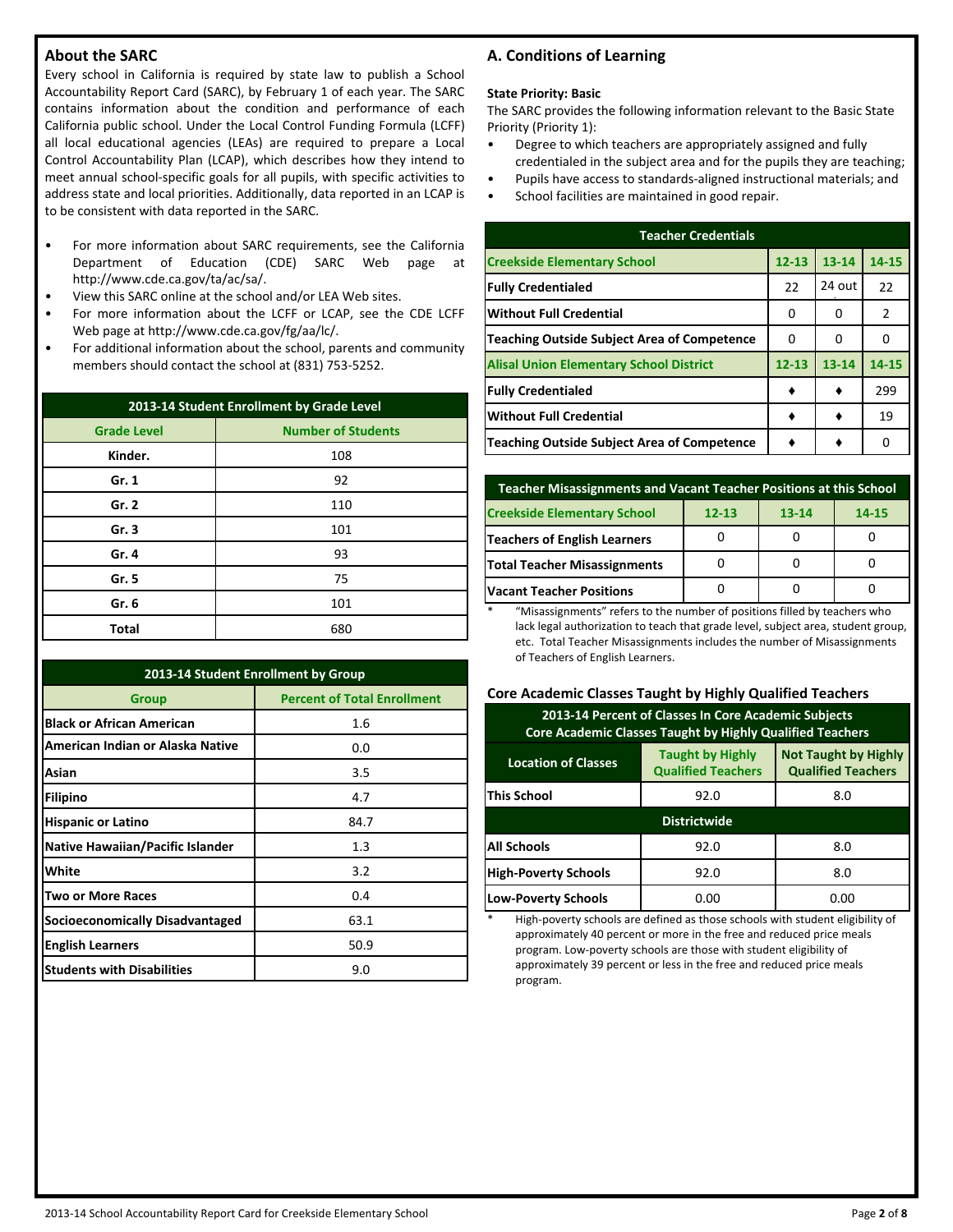## **Quality, Currency, Availability of Textbooks and Instructional Materials (School Year 2014-15)**

In order to support classroom professionals in teaching the Language Arts and Math Common Core State Standards, Engage NY curriculum, in both content areas is being recommended to fill gaps in the Treasures curriculum and those that have also been found in the Everyday Math curriculum.

Both Engage NY Language Arts and Math were piloted and feedback from teachers attested to the ability of these common core resources to meet the requirements of the new state standards and fill gaps in our current adoption materials.

## **In Language Arts:**

K-1-2 will continue to use Treasures to teach Foundational Skills and use the Engage NY Listening and Learning Domains to address the remaining standards.

3-6 will use Engage NY solely to teach all Language Arts standards.

Because Engage NY is not yet available in Spanish, Bilingual Transference classrooms will continue to use Tesoros and adapt it as needed to meet the common core state standards.

## **In Math:**

At K-6, teachers will use both the adopted Everyday Math curriculum and Engage NY Math, selecting one as their primary resource and the other as a secondary resource.

Bilingual Transference classrooms will be able to use the Engage NY Math because student materials have just recently become available.

| <b>Textbooks and Instructional Materials</b><br>Year and month in which data were collected: 2012 |     |                                                               |  |  |  |  |
|---------------------------------------------------------------------------------------------------|-----|---------------------------------------------------------------|--|--|--|--|
| <b>Core Curriculum Area</b>                                                                       |     | <b>Textbooks and Instructional Materials/Year of Adoption</b> |  |  |  |  |
| <b>Reading/Language Arts</b>                                                                      |     | McMillan / McGraw-Hill, Treasures-Adopted 2010                |  |  |  |  |
| The textbooks listed are from most recent adoption:                                               | Yes |                                                               |  |  |  |  |
| Percent of students lacking their own assigned textbook:                                          | 0   |                                                               |  |  |  |  |
| <b>Mathematics</b>                                                                                |     | McMillan / McGraw-Hill, Every Day Math-Adopted 2012           |  |  |  |  |
| The textbooks listed are from most recent adoption:                                               | Yes |                                                               |  |  |  |  |
| Percent of students lacking their own assigned textbook:                                          | 0   |                                                               |  |  |  |  |
| <b>Science</b>                                                                                    |     | Delta Foss- (Kinder-5th grades) - Adopted 2007                |  |  |  |  |
| The textbooks listed are from most recent adoption:                                               | Yes | McGraw-Hill- (6th grade) - Adopted 2006                       |  |  |  |  |
| Percent of students lacking their own assigned textbook:                                          | 0   |                                                               |  |  |  |  |
| <b>History-Social Science</b>                                                                     |     | McGraw-Hill, Vistas- Adopted 2006                             |  |  |  |  |
| The textbooks listed are from most recent adoption:                                               | Yes |                                                               |  |  |  |  |
| Percent of students lacking their own assigned textbook:                                          | 0   |                                                               |  |  |  |  |

## **School Facility Conditions and Planned Improvements (Most Recent Year)**

Creekside School opened in September 1998 and is a modern educational facility. The school site is located adjacent to a city park. There are 33 modern classrooms, a large multipurpose room and cafeteria, an office building incorporating a staff lounge, nurse's office, and handicappedaccessible bathroom facilities. The library is in a separate building and combined with the brand new computer lab. We have one day custodian and two night custodians who keep our facilities clean and well maintained. The campus also became completey secured by locking gates (closed campus).

| <b>School Facility Good Repair Status (Most Recent Year)</b><br>Year and month in which data were collected: September, 2014 |      |                      |                   |                                |  |  |
|------------------------------------------------------------------------------------------------------------------------------|------|----------------------|-------------------|--------------------------------|--|--|
|                                                                                                                              |      | <b>Repair Status</b> |                   | <b>Repair Needed and</b>       |  |  |
| <b>System Inspected</b>                                                                                                      | Good | Fair                 | Poor              | <b>Action Taken or Planned</b> |  |  |
| <b>Systems:</b><br>Gas Leaks, Mechanical/HVAC, Sewer                                                                         | [X]  | [ ]                  | [ ]               |                                |  |  |
| Interior:<br><b>Interior Surfaces</b>                                                                                        | [X]  |                      | $\lceil \ \rceil$ |                                |  |  |
| <b>Cleanliness:</b><br>Overall Cleanliness, Pest/ Vermin Infestation                                                         | [X]  | - 1                  | ſ 1               |                                |  |  |
| <b>Electrical:</b><br>Electrical                                                                                             | [X]  | - 1                  | Ħ                 |                                |  |  |
| <b>Restrooms/Fountains:</b><br>Restrooms, Sinks/ Fountains                                                                   | [X]  | ۰,                   | Ħ                 |                                |  |  |
| Safety:<br>Fire Safety, Hazardous Materials                                                                                  | [X]  | []                   | [ ]               |                                |  |  |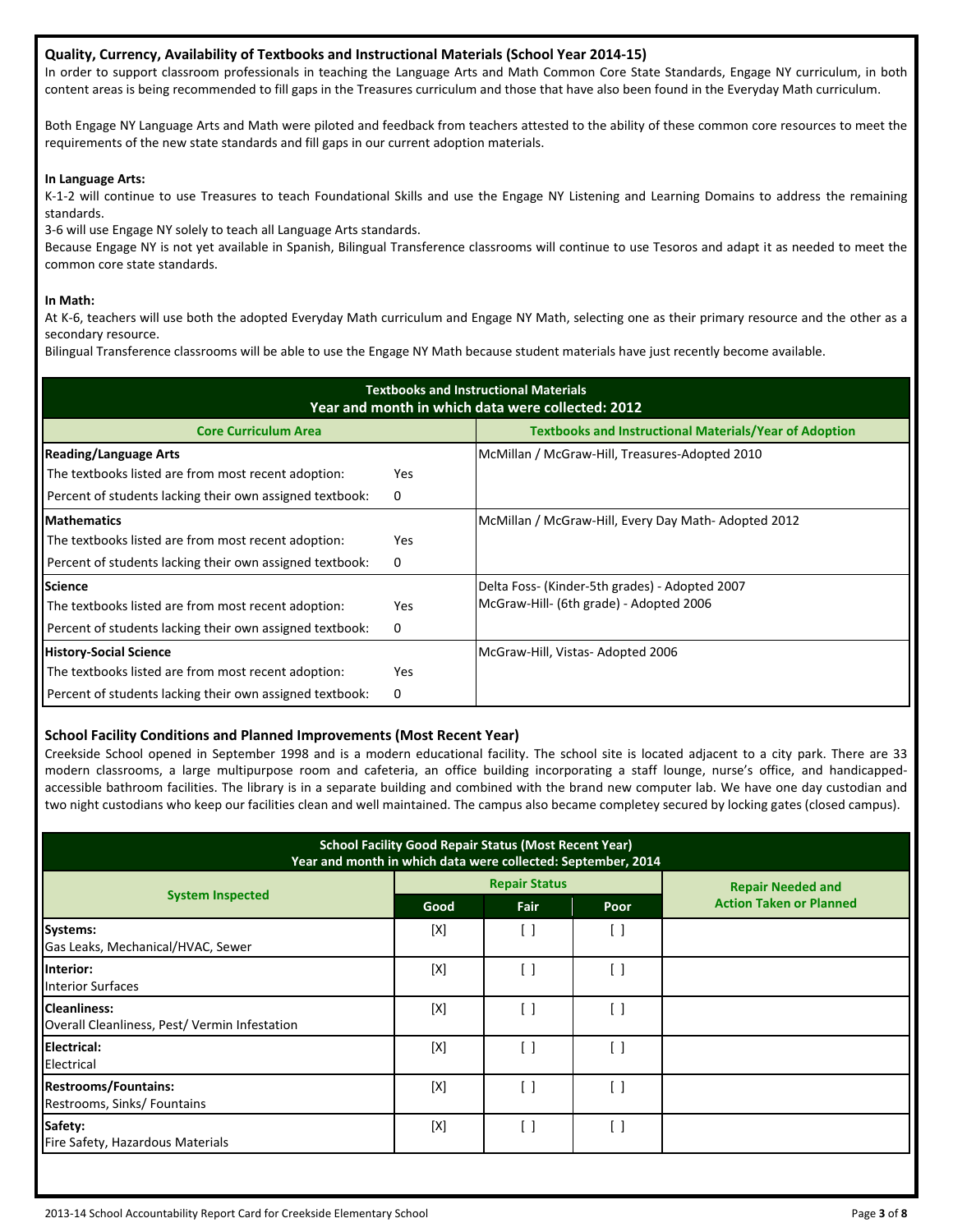| <b>School Facility Good Repair Status (Most Recent Year)</b><br>Year and month in which data were collected: September, 2014 |                  |      |                      |      |                                |  |
|------------------------------------------------------------------------------------------------------------------------------|------------------|------|----------------------|------|--------------------------------|--|
|                                                                                                                              |                  |      | <b>Repair Status</b> |      | <b>Repair Needed and</b>       |  |
| <b>System Inspected</b>                                                                                                      | Good             |      | Fair                 | Poor | <b>Action Taken or Planned</b> |  |
| Structural:<br>Structural Damage, Roofs                                                                                      | [X]              |      |                      |      |                                |  |
| External:<br>Playground/School Grounds, Windows/Doors/Gates/Fences                                                           | [X]              |      |                      |      |                                |  |
| <b>Overall Rating</b>                                                                                                        | <b>Exemplary</b> | Good | Fair<br>Poor         |      |                                |  |
|                                                                                                                              | [X]              |      |                      | L.   |                                |  |

## **B. Pupil Outcomes**

## **State Priority: Pupil Achievement**

The SARC provides the following information relevant to the Pupil Achievement State Priority (Priority 4):

- Statewide assessments (i.e., California Assessment of Student Performance and Progress and its successor the Standardized Testing and Reporting Program);
- The Academic Performance Index; and
- The percentage of pupils who have successfully completed courses that satisfy the requirements for entrance to the University of California and the California State University, or career technical education sequences or programs of study.

| <b>CAASPP Results for All Students - Three-Year Comparison</b>                                             |                                  |           |           |           |           |              |           |           |           |
|------------------------------------------------------------------------------------------------------------|----------------------------------|-----------|-----------|-----------|-----------|--------------|-----------|-----------|-----------|
| <b>Percent of Students Scoring at Proficient or Advanced</b><br>(meeting or exceeding the state standards) |                                  |           |           |           |           |              |           |           |           |
| <b>Subject</b>                                                                                             | <b>School</b><br><b>District</b> |           |           |           |           | <b>State</b> |           |           |           |
|                                                                                                            | $11 - 12$                        | $12 - 13$ | $13 - 14$ | $11 - 12$ | $12 - 13$ | $13 - 14$    | $11 - 12$ | $12 - 13$ | $13 - 14$ |
| <b>Science</b>                                                                                             | 52                               | 39        | 38        | 35        | 34        | 33           | 60        | 59        | 60        |

Science (grades 5, 8, and 10) assessments include California Standards Tests (CSTs), California Modified Assessment (CMA), and California Alternate Performance Assessment (CAPA). Scores are not shown when the number of students tested is ten or less, either because the number of students in this category is too small for statistical accuracy or to protect student privacy.

| <b>STAR Results for All Students - Three-Year Comparison</b>                                               |                           |           |           |           |           |              |           |           |           |
|------------------------------------------------------------------------------------------------------------|---------------------------|-----------|-----------|-----------|-----------|--------------|-----------|-----------|-----------|
| <b>Percent of Students Scoring at Proficient or Advanced</b><br>(meeting or exceeding the state standards) |                           |           |           |           |           |              |           |           |           |
| <b>Subject</b>                                                                                             | School<br><b>District</b> |           |           |           |           | <b>State</b> |           |           |           |
|                                                                                                            | $10 - 11$                 | $11 - 12$ | $12 - 13$ | $10 - 11$ | $11 - 12$ | $12 - 13$    | $10 - 11$ | $11 - 12$ | $12 - 13$ |
| lela                                                                                                       | 45                        | 49        | 49        | 34        | 39        | 40           | 54        | 56        | 55        |
| Math                                                                                                       | 57                        | 58        | 57        | 49        | 53        | 58           | 49        | 50        | 50        |
| <b>HSS</b>                                                                                                 |                           |           |           | 25        | 25        | 30           | 48        | 49        | 49        |

STAR Program was last administered in 2012-13. Percentages are not calculated when the number of students tested is ten or less, either because the number of students in this category is too small for statistical accuracy or to protect student privacy.

| Academic Performance Index Ranks - Three-Year Comparison |  |  |  |  |  |  |  |
|----------------------------------------------------------|--|--|--|--|--|--|--|
| <b>API Rank</b><br>2012-13<br>2010-11<br>2011-12         |  |  |  |  |  |  |  |
| Statewide                                                |  |  |  |  |  |  |  |
| <b>Similar Schools</b>                                   |  |  |  |  |  |  |  |

For 2014 and subsequent years, the statewide and similar schools ranks will no longer be produced.

| Grade | 2013-14 Percent of Students Meeting Fitness Standards |        |        |  |  |  |
|-------|-------------------------------------------------------|--------|--------|--|--|--|
| Level | 4 of 6                                                | 5 of 6 | 6 of 6 |  |  |  |
|       | 25.C                                                  | 15.3   | 0.0    |  |  |  |

Percentages are not calculated when the number of students tested is ten or less, either because the number of students in this category is too small for statistical accuracy or to protect student privacy.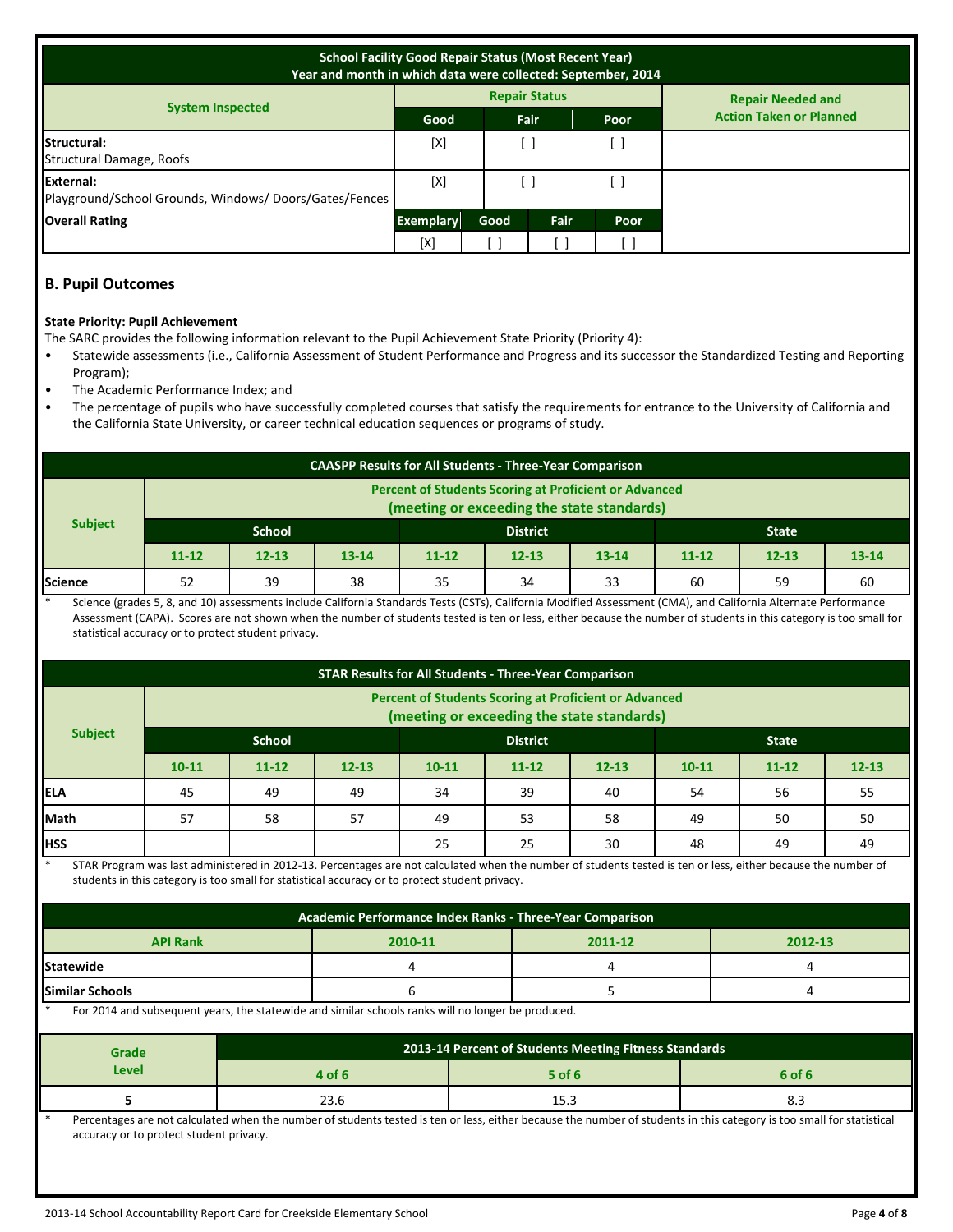| 2013-14 CAASPP Results by Student Group              |                                                                        |  |  |  |
|------------------------------------------------------|------------------------------------------------------------------------|--|--|--|
| <b>Group</b>                                         | <b>Percent of Students Scoring at</b><br><b>Proficient or Advanced</b> |  |  |  |
|                                                      | Science (grades 5, 8, and 10)                                          |  |  |  |
| All Students in the LEA                              | 33                                                                     |  |  |  |
| All Student at the School                            | 38                                                                     |  |  |  |
| <b>Male</b>                                          | 47                                                                     |  |  |  |
| Female                                               | 29                                                                     |  |  |  |
| <b>Black or African American</b>                     |                                                                        |  |  |  |
| American Indian or Alaska Native                     |                                                                        |  |  |  |
| Asian                                                |                                                                        |  |  |  |
| <b>Filipino</b>                                      |                                                                        |  |  |  |
| <b>Hispanic or Latino</b>                            | 32                                                                     |  |  |  |
| Native Hawaiian/Pacific Islander                     |                                                                        |  |  |  |
| White                                                |                                                                        |  |  |  |
| Two or More Races                                    |                                                                        |  |  |  |
| <b>Socioeconomically Disadvantaged</b>               | 35                                                                     |  |  |  |
| <b>English Learners</b>                              | 10                                                                     |  |  |  |
| <b>Students with Disabilities</b>                    |                                                                        |  |  |  |
| <b>Students Receiving Migrant Education Services</b> |                                                                        |  |  |  |
|                                                      |                                                                        |  |  |  |

\* CAASPP includes science assessments (CSTs, CMA, and CAPA) in grades 5, 8, and 10. Scores are not shown when the number of students tested is ten or less, either because the number of students in this category is too small for statistical accuracy or to protect student privacy.

| API Growth by Student Group - Three-Year Comparison |                          |           |           |  |  |  |
|-----------------------------------------------------|--------------------------|-----------|-----------|--|--|--|
| <b>Group</b>                                        | <b>Actual API Change</b> |           |           |  |  |  |
|                                                     | $10-11$                  | $11 - 12$ | $12 - 13$ |  |  |  |
| All Students at the School                          | 30                       | 12        | $-4$      |  |  |  |
| <b>Black or African American</b>                    |                          |           |           |  |  |  |
| American Indian or Alaska Native                    |                          |           |           |  |  |  |
| Asian                                               |                          |           |           |  |  |  |
| <b>Filipino</b>                                     |                          |           |           |  |  |  |
| <b>Hispanic or Latino</b>                           | 42                       | 4         | $-4$      |  |  |  |
| Native Hawaiian/Pacific Islander                    |                          |           |           |  |  |  |
| <b>White</b>                                        |                          |           |           |  |  |  |
| <b>Two or More Races</b>                            |                          |           |           |  |  |  |
| Socioeconomically Disadvantaged                     | 31                       | 11        | $-5$      |  |  |  |
| <b>English Learners</b>                             | 61                       | 13        | $-3$      |  |  |  |
| <b>Students with Disabilities</b>                   |                          |           |           |  |  |  |

\* "N/D" means that no data were available to the CDE or LEA to report. "B" means the school did not have a valid API Base and there is no Growth or target information. "C" means the school had significant demographic changes and there is no Growth or target information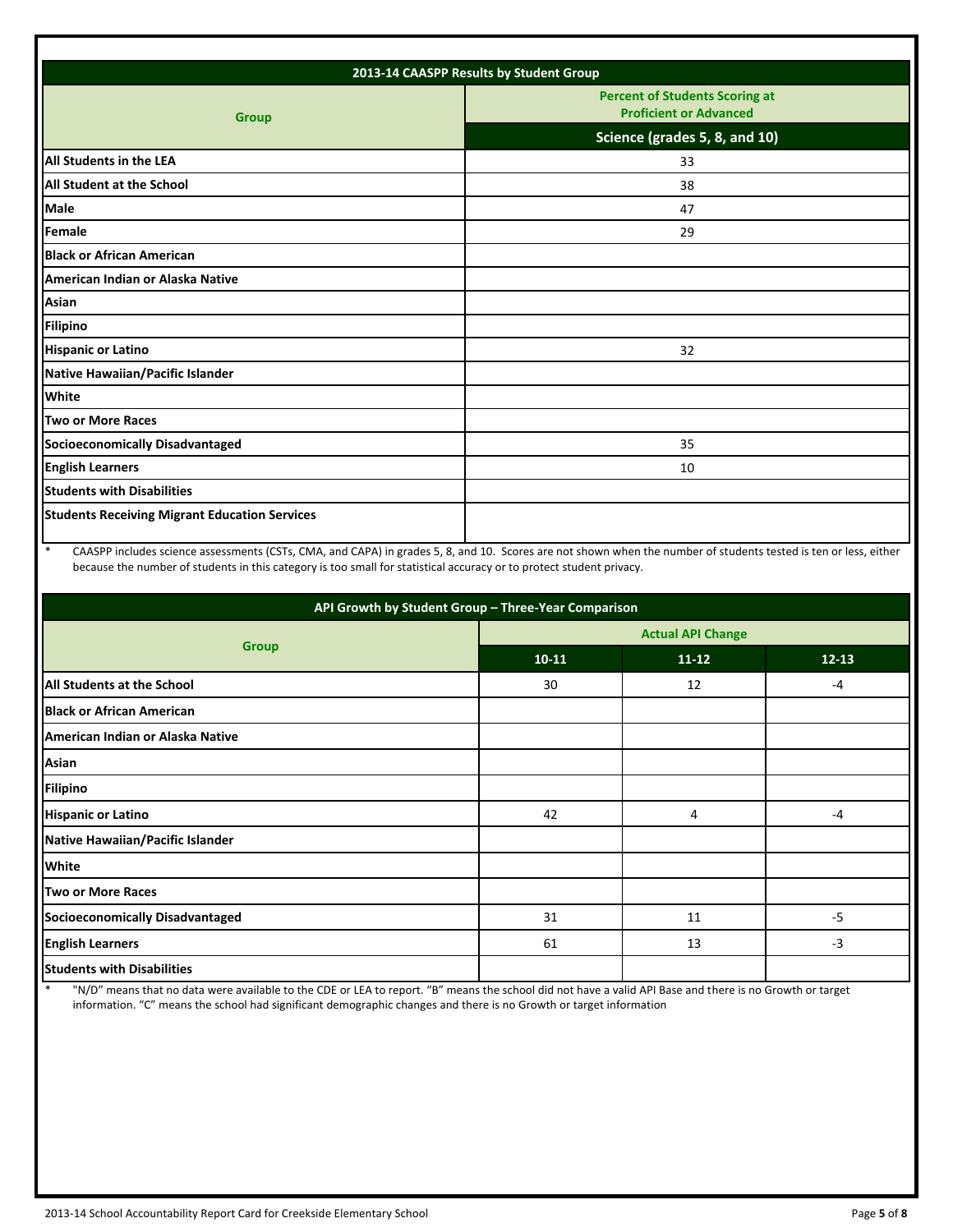## **C. Engagement**

#### **State Priority: Parental Involvement**

The SARC provides the following information relevant to the Parental Involvement State Priority (Priority 3):

• Efforts the school district makes to seek parent input in making decisions for the school district and each schoolsite.

#### **Opportunities for Parental Involvement**

In the 2013-14 school year our parent involvement included multiple LCAP meeting to inform parents of the new LCFF funding allotments. The Creekside Parent Teacher Club (PTO) involves parents and staff in raising funds to support student academic achievement. The PTO supports many valued additions to the Creekside curriculum, including educational field trips, supplemental reading materials, Literacy Month activities. Creekside parents participate in school governance through the School Site Council, the English Learner Advisory Committee, and the District English Learner Advisory Committee. Creekside teachers held grade level meetings as a means to bring parent awareness in ways to support their children in their academic progress.

#### **State Priority: School Climate**

The SARC provides the following information relevant to the School Climate State Priority (Priority 6):

- Pupil suspension rates;
- Pupil expulsion rates; and
- Other local measures on the sense of safety.

#### **School Safety Plan**

The safety of students and staff is a top priority at Creekside. The buildings and grounds are monitored and inspected each morning by the head custodian and the administration to note potential physical dangers. Supervisors, custodians, and administrators consistently monitor the school site for adults entering the campus. All visitors are directed to check in and out at the front office and wear a visitor badge while on campus.

The initial School Safety Plan was developed by a safety committee consisting of school administration, teachers, parents, and classified employees and approved at a public meeting on October 6, 1998. The most current revision was completed in Spring 2014. We conduct fire, earthquake, hostile intruder, or evacuation safety drills monthly.

| <b>Suspensions and Expulsions</b> |           |           |           |  |  |
|-----------------------------------|-----------|-----------|-----------|--|--|
| <b>School</b>                     | $11 - 12$ | $12 - 13$ | 13-14     |  |  |
| <b>Suspensions Rate</b>           | 0.4       | 1.2       | 2.3       |  |  |
| <b>Expulsions Rate</b>            | 0.0       | 0.0       | 0.0       |  |  |
| <b>District</b>                   | $11 - 12$ | $12 - 13$ | $13 - 14$ |  |  |
| <b>Suspensions Rate</b>           | 0.7       | 2.1       | 1.9       |  |  |
| <b>Expulsions Rate</b>            | 0.0       | 0.0       | 0.0       |  |  |
| <b>State</b>                      | $11 - 12$ | $12 - 13$ | 13-14     |  |  |
| <b>Suspensions Rate</b>           | 5.7       | 5.1       | 4.4       |  |  |
| <b>Expulsions Rate</b>            | 0.1       | 0.1       | 0.1       |  |  |

The rate of suspensions and expulsions is calculated by dividing the total number of incidents by the total enrollment x 100.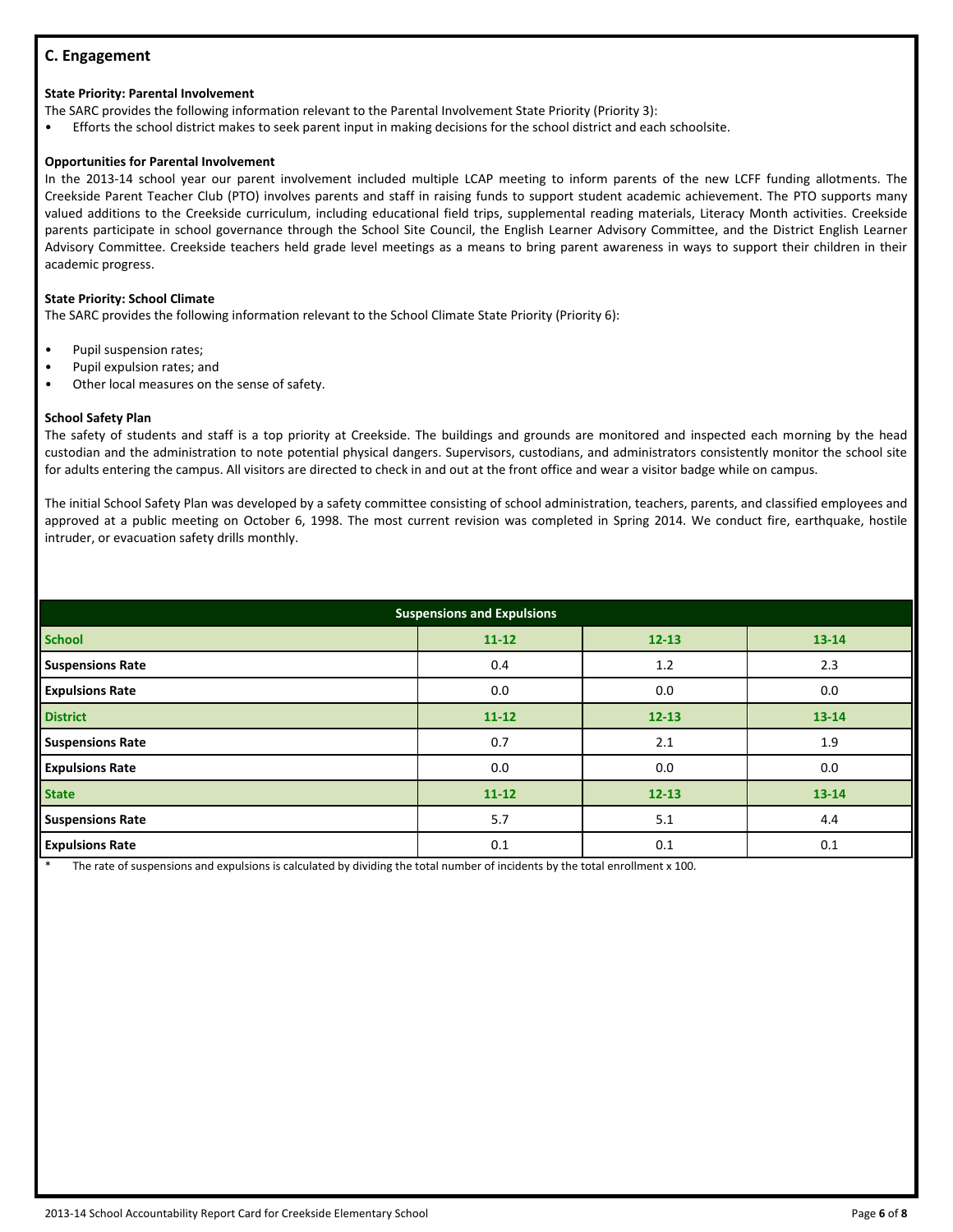## **D. Other SARC Information**

The information in this section is required to be in the SARC but is not included in the state priorities for LCFF.

| 2013-14 Adequate Yearly Progress Overall and by Criteria |               |                 |  |  |
|----------------------------------------------------------|---------------|-----------------|--|--|
| <b>AYP Criteria</b>                                      | <b>School</b> | <b>District</b> |  |  |
| <b>Made AYP Overall</b>                                  | No            | No.             |  |  |
| <b>Met Participation Rate: English-Language Arts</b>     | Yes           | Yes             |  |  |
| <b>Met Participation Rate: Mathematics</b>               | Yes           | Yes             |  |  |
| Met Percent Proficient: English-Language Arts            | No            | No              |  |  |
| <b>Met Percent Proficient: Mathematics</b>               | No            | Yes             |  |  |
| <b>Met API Criteria</b>                                  | Yes           | Yes             |  |  |

| 2014-15 Federal Intervention Program                |                 |      |  |  |
|-----------------------------------------------------|-----------------|------|--|--|
| <b>Indicator</b>                                    | <b>District</b> |      |  |  |
| <b>Program Improvement Status</b>                   | Yes             | Yes  |  |  |
| <b>First Year of Program Improvement</b>            | 2010            | 2005 |  |  |
| Year in Program Improvement                         | 4               | 3    |  |  |
| Number of Schools Currently in Program Improvement  | 10              |      |  |  |
| Percent of Schools Currently in Program Improvement | 83.3            |      |  |  |

DW (determination waiver) indicates that the PI status of the school was carried over from the prior year in accordance with the flexibility granted through the federal waiver process.

| <b>Academic Counselors and Other Support Staff at this School</b> |    |  |  |  |
|-------------------------------------------------------------------|----|--|--|--|
| <b>Number of Full-Time Equivalent (FTE)</b>                       |    |  |  |  |
| <b>Academic Counselor</b><br>0                                    |    |  |  |  |
| <b>Counselor (Social/Behavioral or Career Development)</b>        | 1  |  |  |  |
| Library Media Teacher (Librarian)                                 | 1  |  |  |  |
| Library Media Services Staff (Paraprofessional)                   | .5 |  |  |  |
| Psychologist                                                      | .5 |  |  |  |
| <b>Social Worker</b>                                              | 0  |  |  |  |
| <b>Nurse</b>                                                      | n  |  |  |  |
| Speech/Language/Hearing Specialist                                | .5 |  |  |  |
| <b>Resource Specialist</b>                                        | 1  |  |  |  |
| <b>Instructional Coach</b>                                        |    |  |  |  |
| <b>Average Number of Students per Staff Member</b>                |    |  |  |  |
| <b>Academic Counselor</b>                                         |    |  |  |  |

One Full Time Equivalent (FTE) equals one staff member working full time; one FTE could also represent two staff members who each work 50 percent

of full time.

| <b>Average Class Size and Class Size Distribution</b> |  |  |
|-------------------------------------------------------|--|--|
|                                                       |  |  |

|         |                           |    |    | <b>Number of Classrooms*</b> |    |           |                |    |                |    |                |                |
|---------|---------------------------|----|----|------------------------------|----|-----------|----------------|----|----------------|----|----------------|----------------|
|         | <b>Average Class Size</b> |    |    | $1 - 20$                     |    | $21 - 32$ |                |    | $33+$          |    |                |                |
| Grade   | 12 <sup>2</sup>           | 13 | 14 | 12                           | 13 | 14        | 12             | 13 | 14             | 12 | 13             | 14             |
| Kinder. | 26.3                      | 28 | 22 | 1                            | 0  | 0         | 3              | 3  | 4              | 0  | 0              | 0              |
| Gr. 1   | 26.5                      | 28 | 19 | 0                            | 0  | 0         | 4              | 4  | 3              | 0  | 0              | 0              |
| Gr. 2   | 29.5                      | 27 | 22 | 0                            | 0  | 0         | 4              | 4  | 4              | 0  | 0              | $\Omega$       |
| Gr. 3   | 29.5                      | 32 | 25 | 0                            | 0  | 0         | $\overline{2}$ | 1  | 4              | 0  | $\overline{2}$ | 0              |
| Gr. 4   | 31.3                      | 25 | 23 | 0                            | 0  | 0         | 3              | 3  | 3              | 0  | 0              | 0              |
| Gr. 5   | 33.3                      | 25 | 25 | 0                            | 0  | 1         | 0              | 3  | $\overline{2}$ | 3  | 0              | $\overline{2}$ |
| Gr. 6   | 30.3                      | 27 | 25 | 0                            | 0  | 0         | 2              | 1  | 3              | 1  | 2              | 1              |

Number of classes indicates how many classrooms fall into each size category (a range of total students per classroom). At the secondary school level, this information is reported by subject area rather than grade level.

| FY 2012-13 Teacher and Administrative Salaries |                                  |                                                                         |  |  |  |
|------------------------------------------------|----------------------------------|-------------------------------------------------------------------------|--|--|--|
| <b>Category</b>                                | <b>District</b><br><b>Amount</b> | <b>State Average for</b><br><b>Districts In Same</b><br><b>Category</b> |  |  |  |
| <b>Beginning Teacher Salary</b>                | \$37,743                         | \$41,507                                                                |  |  |  |
| <b>Mid-Range Teacher Salary</b>                | \$61,371                         | \$67,890                                                                |  |  |  |
| <b>Highest Teacher Salary</b>                  | \$84,569                         | \$86,174                                                                |  |  |  |
| <b>Average Principal Salary (ES)</b>           | \$96,789                         | \$109,131                                                               |  |  |  |
| <b>Average Principal Salary (MS)</b>           | \$0                              | \$111,937                                                               |  |  |  |
| <b>Average Principal Salary (HS)</b>           | \$0                              | \$109,837                                                               |  |  |  |
| <b>Superintendent Salary</b>                   | \$179,000                        | \$185,462                                                               |  |  |  |
| <b>Percent of District Budget</b>              |                                  |                                                                         |  |  |  |
| <b>Teacher Salaries</b>                        | 36                               | 42                                                                      |  |  |  |
| <b>Administrative Salaries</b>                 | 5                                | 6                                                                       |  |  |  |

For detailed information on salaries, see the CDE Certificated Salaries & Benefits webpage at www.cde.ca.gov/ds/fd/cs/.

| FY 2012-13 Expenditures Per Pupil and School Site Teacher Salaries |                                                                          |       |         |          |  |  |
|--------------------------------------------------------------------|--------------------------------------------------------------------------|-------|---------|----------|--|--|
|                                                                    | <b>Average Teacher Salary</b>                                            |       |         |          |  |  |
|                                                                    | <b>Level</b><br><b>Restricted</b><br><b>Total</b><br><b>Unrestricted</b> |       |         |          |  |  |
| <b>School Site</b>                                                 | \$4,391                                                                  | \$468 | \$3,923 | \$66,350 |  |  |
| <b>District</b>                                                    |                                                                          |       | \$5,459 | \$64,853 |  |  |
| <b>State</b>                                                       |                                                                          |       | \$4,690 | \$70,788 |  |  |
| <b>Percent Difference: School Site/District</b>                    |                                                                          |       | $-28.1$ | 2.3      |  |  |
| Percent Difference: School Site/ State                             |                                                                          |       | $-16.4$ | $-6.3$   |  |  |